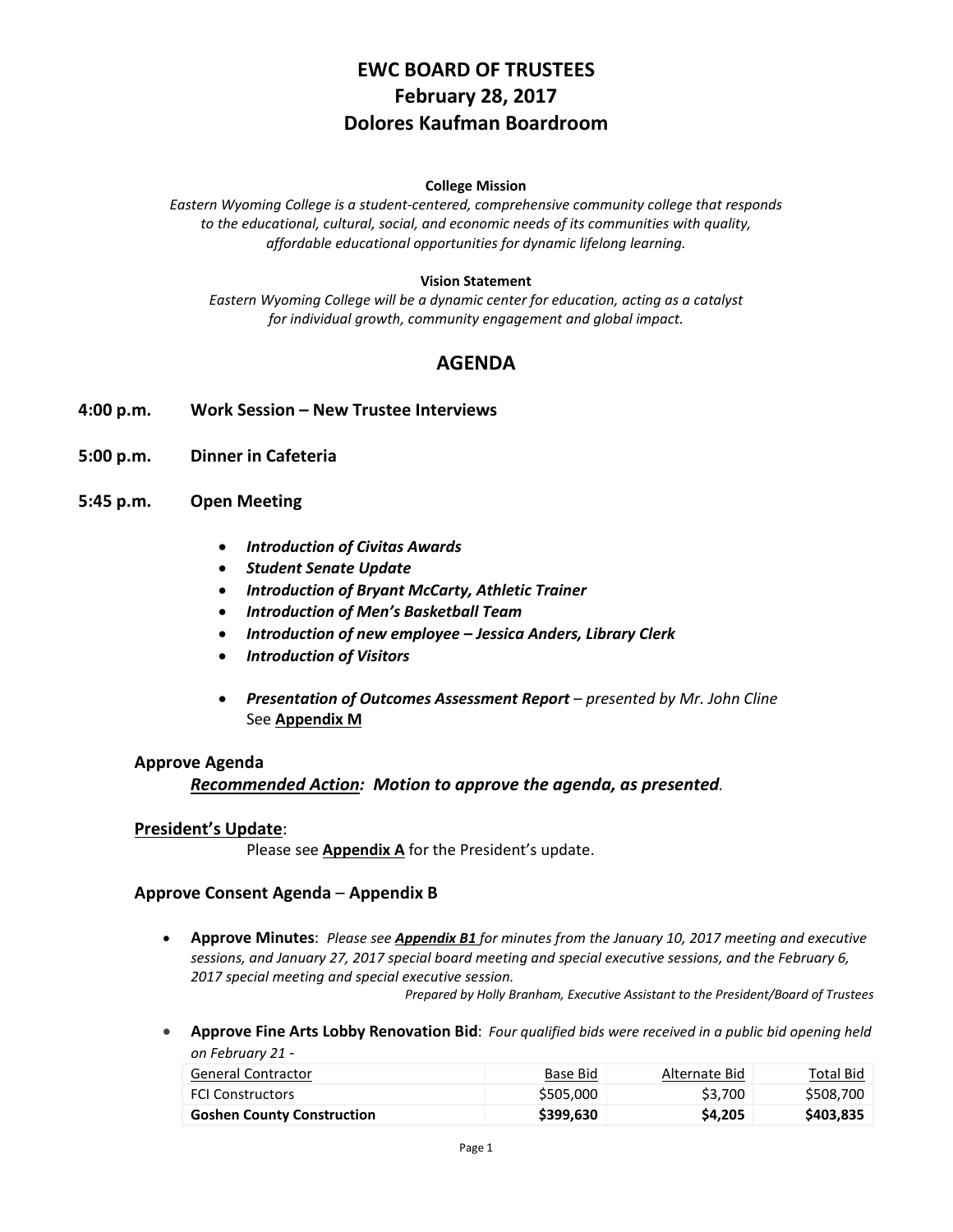| <b>Hi Plains Construction</b> | \$430.590 | \$8.132 | \$438.722 |
|-------------------------------|-----------|---------|-----------|
| <b>Paul Reed Construction</b> | \$530.511 | \$3,197 | \$533,708 |

*We recommend approval of the apparent lowest base bid and associated add alternate bid as submitted by Goshen County Construction. The add alternate bid is for the removal of the doors between the Fine Arts Center and the Faculty Link, and the refinishing of this vestibule with gypsum board. Prepared by Ron Laher, Vice President for Administrative Services*

• **Approve Selection of Converse County Bank for EWC – Douglas Operations & Maintenance Account**: *Three bids were received with Converse County Bank submitting the best. Please see Appendix B5 for complete details.*

*Prepared by Ron Laher, Vice President for Administrative Services*

*Trustees, please feel free to contact Dr. Patterson prior to the board meeting regarding any questions concerning the consent agenda.*

## *Recommended Action: Motion to approve the consent agenda, as presented.*

## **Action Items**

## **Approve Financial Report**

Please see **Appendix C** for the written financial report. *Prepared by Mr. Ron Laher, Vice President for Administrative Services*

## *Recommended Action: Motion to approve the financial report, as presented.*

## **INFORMATION ITEMS**

## **Human Resources Update**:

Please see **Appendix D** for the December update. *Prepared by Mr. Edward Meyer, Director of Human Resources*

## **Institutional Development Update**:

The Board will be provided with an update on WACCT awards and hosting of community college development directors at EWC Douglas.

*Prepared by Mr. John Hansen, Director of Institutional Development*

## **Staff Alliance Update**:

Please see **Appendix E** for the Staff Alliance Update. Mr. Court Merrigan will be presenting the Staff Alliance update in Ms. Russell's absence.

*Prepared by Ms Kimberly Russell, Staff Alliance President* 

## **Student Services Update**:

Please see **Appendix F** for the Student Services update.

*Prepared by Dr. Rex Cogdill, Vice President for Student Services*

#### **Academic Services Update**:

Please see **Appendix G** for the Academic Services update.

*Prepared by Dr. Michelle Landa, Vice President for Academic Services*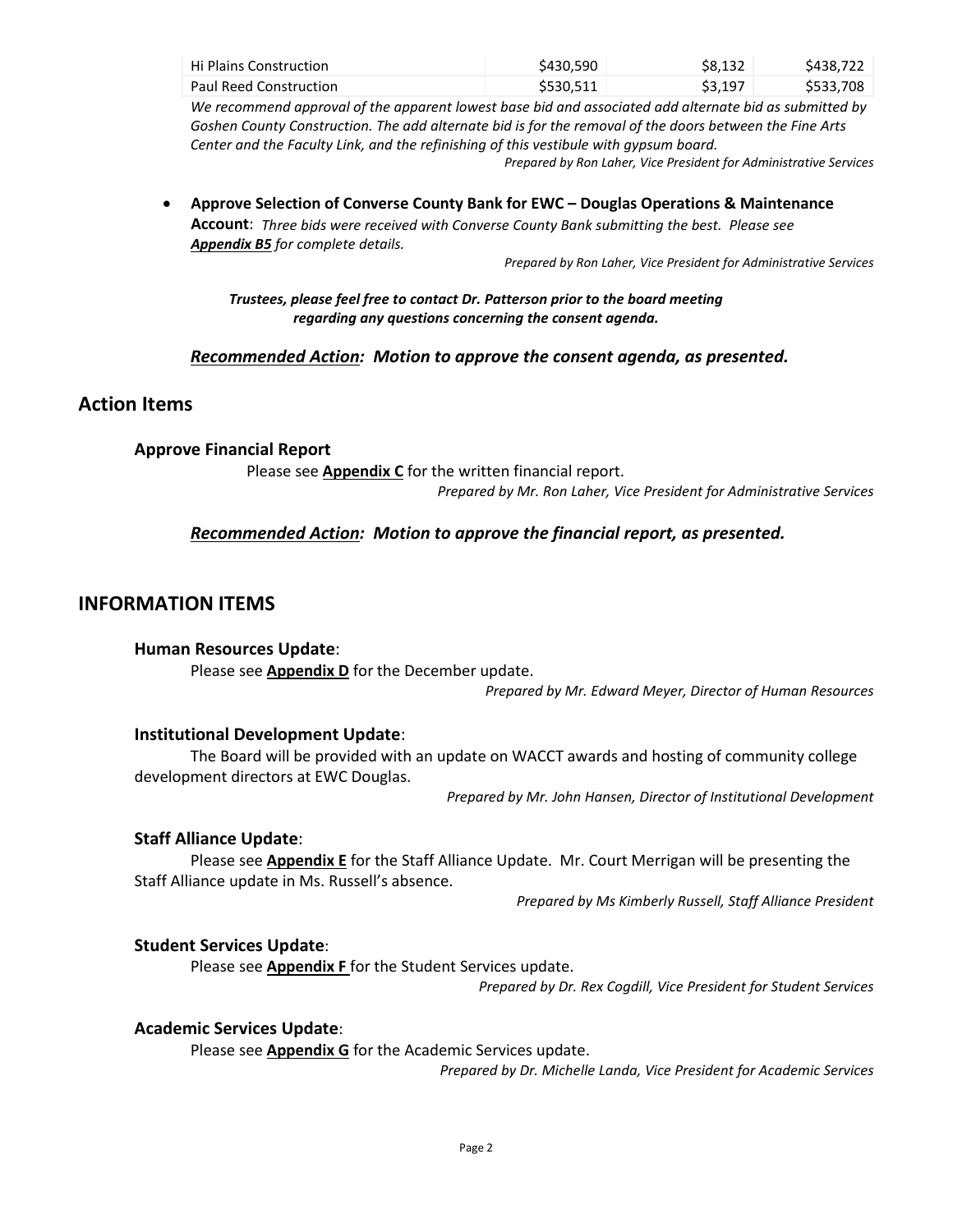o **Day One On-Campus Enrollment Report:** The Spring 2017 Day One headcount remained the same as Spring 2016. Full-Time enrollment increased by 11 students (3.0%), and Part-Time enrollment decreased by 11 students (-6.0%). The Day One Full Time Equivalency (FTE) for Outreach decreased by 0.50 FTE (-1.2%), Douglas increased by 20.25 FTE (48.8%) and Goshen County decreased by 2.71 FTE (-0.60%) for an overall increase of 3.1% FTE compared to Spring 2016. Please see **Appendix H** for complete details.

*Prepared by Mr. Xi Feng, Data Analyst*

o **Day Ten Spring On-Campus Enrollment Report**: The Spring 2017 Day Ten headcount increased by 4 (0.7%). Full-Time enrollment increased by 11 students (3.0%), and Part-Time enrollment decreased by 7 students (-3.7%) for a total headcount increase of 0.7% compared to Spring 2016. The Ten Day Full Tim Equivalency (FTE) for Outreach decreased by 4.58 FTE (-9.9%), Douglas increased by 21.08 FTE (52.8%) and Goshen County increased by 6.71 FTE (1.4%) for an overall increase of 4.2% FTE compared to Spring 2016. Please see **Appendix I** for further details.

*Prepared by Mr. Xi Feng, Data Analyst*

o **Partnership Report**: Please see **Appendix J** for details.

*Prepared by Mr. Xi Feng, Data Analyst*

#### **College Relations Update**:

The Board will be provided with an update on the KGOS/KERM Business Expo which will be held in conjunction with EWC Lancer Rodeo.

*Prepared by Ms. Tami Afdahl, Director of College Relations*

#### **Construction Projects Update**:

Please see **Appendix K** for a list of projects. *Prepared by Mr. Ron Laher, Vice President for Administrative Services*

*and Mr. Keith Jarvis, Director of Physical Plant*

#### **Faculty Senate Update**:

An update will be provided at the board meeting.

*Prepared by Ms. Kate Steinbock, Faculty Senate President*

#### **NEW Administrative Rules**:

## **Administrative Rules 2.0.9 Converse County Advisory Committee and Administrative Rule 2.0.10**

**Campus Safety Committee**: Formalizes both committees, the committee membership and the purpose of each committee. Please see **Appendix L**.

#### **Trustee Topics**

• **Presidential Search Discussion** - Trustee Patrick

## **Executive Session – Personnel**

*Recommended Action: Motion to approve adjourning to executive session to discuss personnel.*

#### **Adjournment**